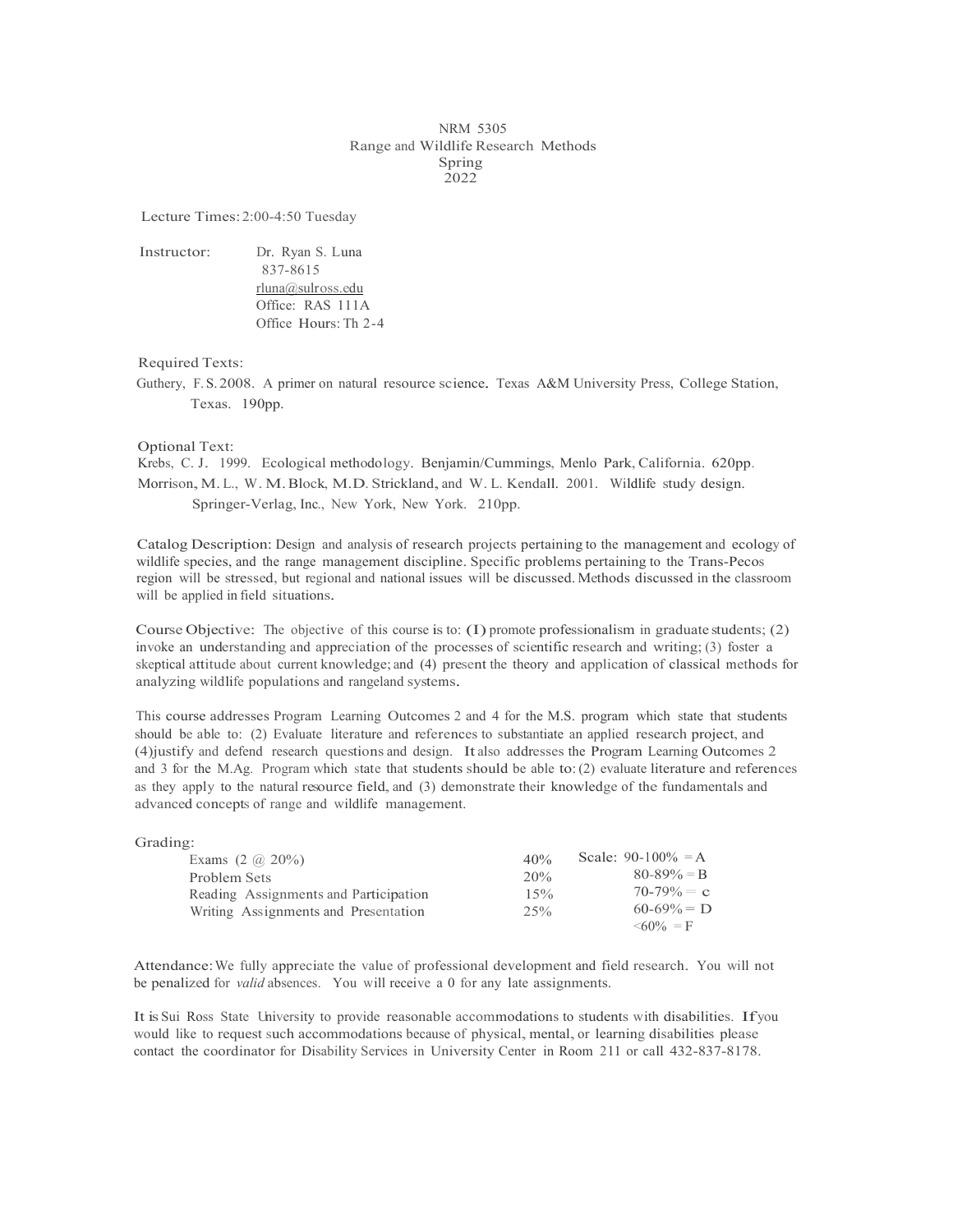# **NRM5305 Range and Wildlife Research Methods Tentative Schedule-Sprin**g

|                | <b>Week</b> Subjects                                         | <b>Writing Assignments Due</b>                            | <b>Problem Sets Due</b>          |
|----------------|--------------------------------------------------------------|-----------------------------------------------------------|----------------------------------|
| $\mathbf{1}$   | Introductions, Syllabus, Course Overview,<br>Graduate School |                                                           |                                  |
| $\overline{2}$ | JWM Guidelines,                                              | read chapters 1, 2, 15 in<br>Guthery; Grad School article |                                  |
|                | Library Orientation                                          |                                                           | $\blacksquare$                   |
| 4              | Scientific Writing, Romesburg                                | Biography, picture, and<br>abstracts due                  | PSJ, PS1b-Romesburg and<br>style |
| 5              | Romesburg, Skepticism                                        | Title, authorship, objective                              | PS2-Rornesburg                   |
| 6              | Scientific Method                                            | Outlet, guidelines                                        | PS3-skepticism and style         |
| 7              | Experimental Design                                          | Literature references, outline                            | PS4-grants                       |
| $\overline{8}$ | EXAMI 1                                                      |                                                           | PS5-journals                     |
| 9              | <b>SPRING BREAK</b>                                          |                                                           |                                  |
| 10             | Review                                                       | 1st draft                                                 |                                  |
| 11             | Publishing                                                   |                                                           | PS6-JWM abs, stats;              |
| 12             | <b>Estimating Abundance</b>                                  | Return 1st draft                                          | PS7-stats in science             |
| 13             | <b>Estimating Abundance</b>                                  |                                                           | PS8-mark-recap, CIR              |
| 14             | Survival Analysis, Resource Selection                        | Final draft                                               | PS9-dist. sampling               |
| 15             | Presentations                                                | Presentations                                             | PS10-survival                    |
| 16             | <b>EXAM II</b>                                               |                                                           |                                  |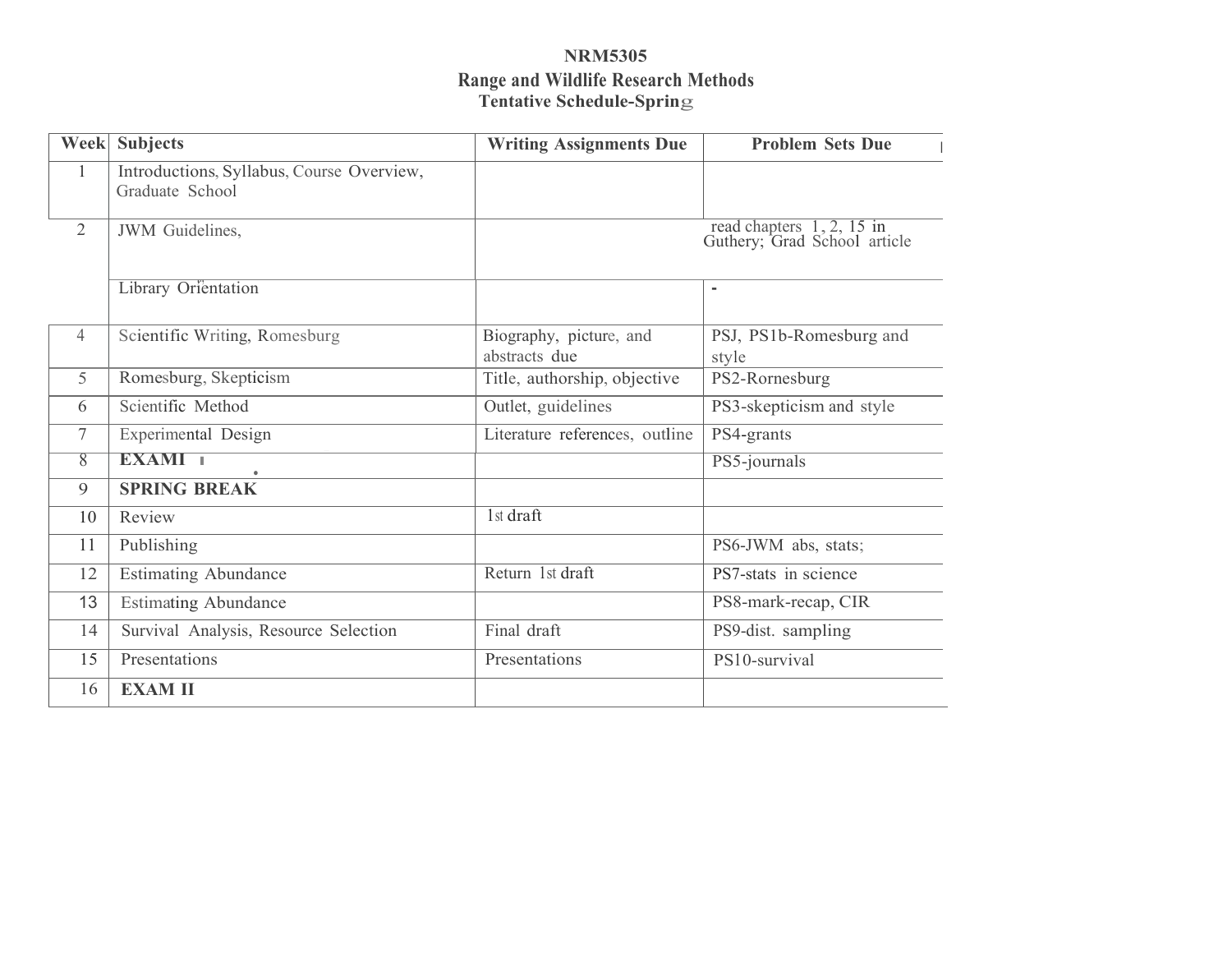# Philosophy

I. Graduate students at Sui Ross State University are a highly select group of professionals.

2. Graduate instructors at Sui Ross State University can expect a high level of professionalism in the performance of graduate students.

3. Demanding courses benefit students more than easy courses.

4. Graduate instructors are imperfect.

Assumptions and Expectations

<sup>I</sup> . Because graduate students have completed the baccalaureate degree, they are highly proficient in use of the English language. Therefore, the instructor can expect flawless execution of English on assignments, tests, and papers. Flawless execution means correct spelling, proper word usage, lucid construction of sentences and paragraphs, sound organization of thoughts, and proper use of grammatical constructs.

If you feel insecure in your knowledge and use of English, study Chapter 3 (CBE Style Manual 1972) and Manuscript Guidelines for The Journal of Wildlife Management. Where recommendations in these publications differ, use the recommendations in the JWM guidelines. You will be subject to all information in these reading materials on assignments and examinations.

2. Graduates students understand mathematical symbols and processes through college algebra and basic statistics. They can apply this knowledge on tests and assignments without review.

### Policy and Definitions

I. Materials distributed in class or assigned readings are meant to be studied, not merely read. Study means reread several times, highlight and study highlighted material, outline, or do whatever you find most effective in committing information to memory. Highly specific questions from reading materials will appear on examinations.

2. You are expected to understand the meaning of any word you encounter in lectures, handouts, and reading assignments. If you do not understand a word, use your dictionary. These words will appear on examinations. Students should develop a list of words and definitions and exchange lists among themselves.

This policy may seem frivolous and arbitrary. However, how can you understand concepts if you do not understand the words used to construct the concepts?

3. Feel free to ask questions espouse opinions, and relate experiences during lectures.

#### Examinations

I. You are responsible for knowing all previous lecture and reading material, Chapter 3 in the CBE Style Manual (1972), JWM guidelines, and all words encountered in lecture and reading material and handouts.

2. Tests will be largely objective (short answer, multiple choice, mathematical problems, short essay, etc.). You will have to interpret situations and apply knowledge gained from lecture, reading assignments, handouts, and exercises. In other words, some test questions will require you to think and creatively apply knowledge you have gained. Other questions can be answered from memory.

#### Students with Special Needs:

Sul Ross State University (SRSU) is committed to equal access in compliance with Americans with Disabilities Act of 1973. It is SRSU policy to provide reasonable accommodations to students with documented disabilities.